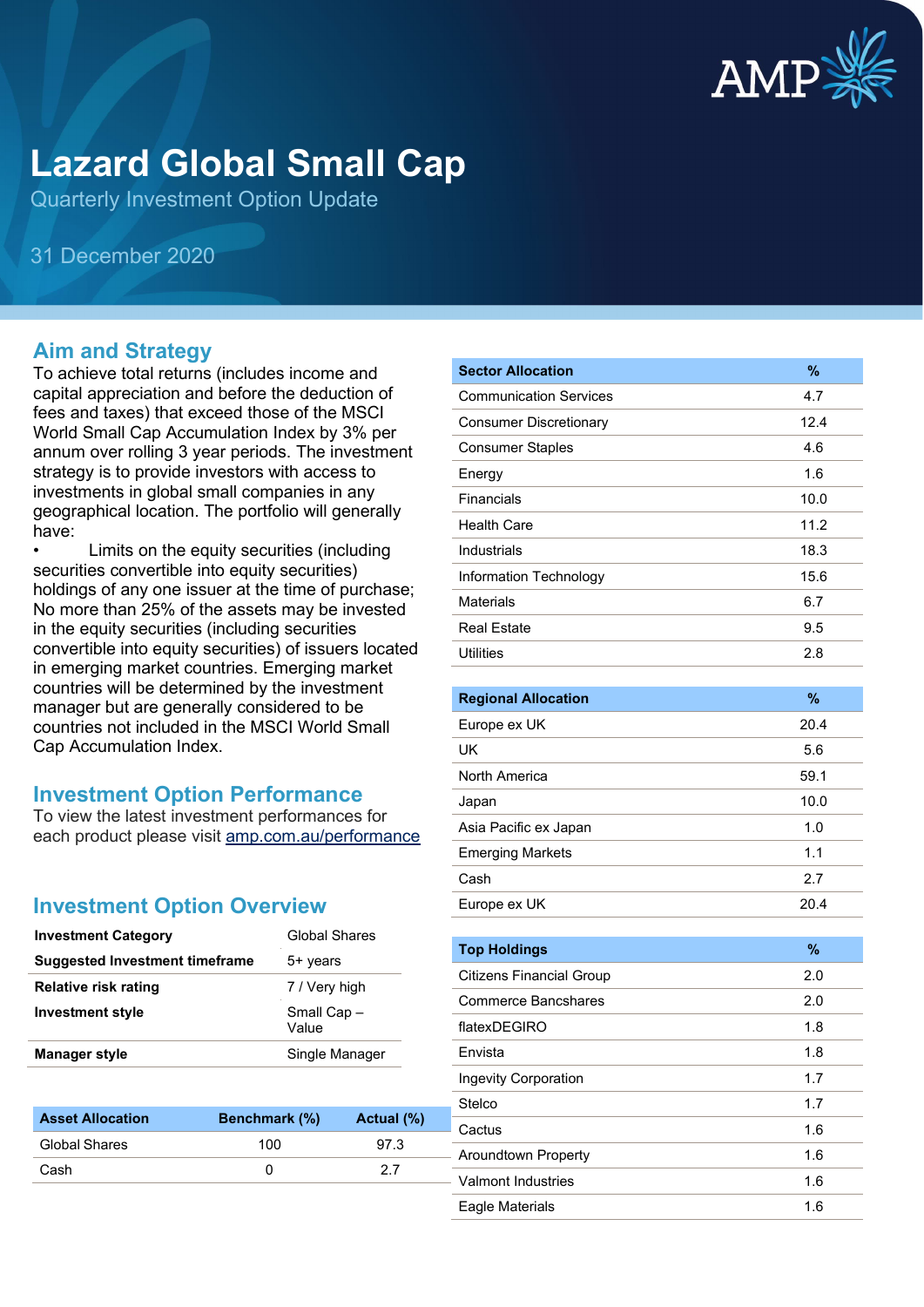#### **Investment Option Commentary**

The Lazard Global Small Cap Fund underperformed the MSCI World Small Cap Index in the quarter due mainly to stock selection, the drag of holding cash in a market rally, and the market's low-quality bias.

**Stelco**, a Canada-listed steel manufacturer, contributed to relative performance. Better-than-expected end demand, coupled with an industry supply shortage, provided a strong backdrop for company operations. With an industry-leading cost structure, low debt, and underappreciated assets, the company appears well placed to succeed.

**Atkore**, a US-listed manufacturer of electrical products for the construction industry, also contributed. The company continued to improve profitability and provided a more optimistic outlook than expected by some investors.

**Solarwind**s, a US-listed provider of information technology management software, detracted. During the quarter, one of the company's product suites was compromised in a malicious hack by foreign actors. Notwithstanding the company's long-term track record and high historical retention rates, investors have been assessing risks related to the breach.

**Arteria**, a Japan-listed network communication services provider, also detracted. Incremental demand benefits due to the work-from-home surge were somewhat offset by the resultant need for additional investment as well as by spending delays from corporate customers.

The Fund has maintained its holdings in all four names.

#### **Market Commentary**

Global equity markets rose in the fourth quarter, with all sectors posting strong gains. Cyclicals like energy and financials outperformed on a relative basis, as did information technology. More defensive sectors like consumer staples and real estate trailed. Regionally, all major geographies gained during the month, though Japan lagged on a relative basis. North America outperformed. In general, stocks of low quality (e.g., low return on equity), unprofitable, and/or more indebted companies outperformed—particularly those with depressed valuations (e.g., on a price-to-book value basis).

#### **Outlook**

The COVID-19 vaccine rollout is likely to drive investor sentiment in the near to medium term. Recent optimism, however, must be weighed against the unfortunate effects of persistent and widespread surges in infection rates and fatalities. The outcome of the US elections during the quarter buoyed investor sentiment as uncertainty dissipated and the path toward additional fiscal stimulus opened. As the US government transition process continues, investors may become increasingly focused on US-China trade relations and the progressive policy changes US President-elect Biden plans to pursue. Inflation expectations, which have crept upwards, as well as continued US Dollar weakness, are also factors that are likely to influence investor positioning in the months and quarters ahead.